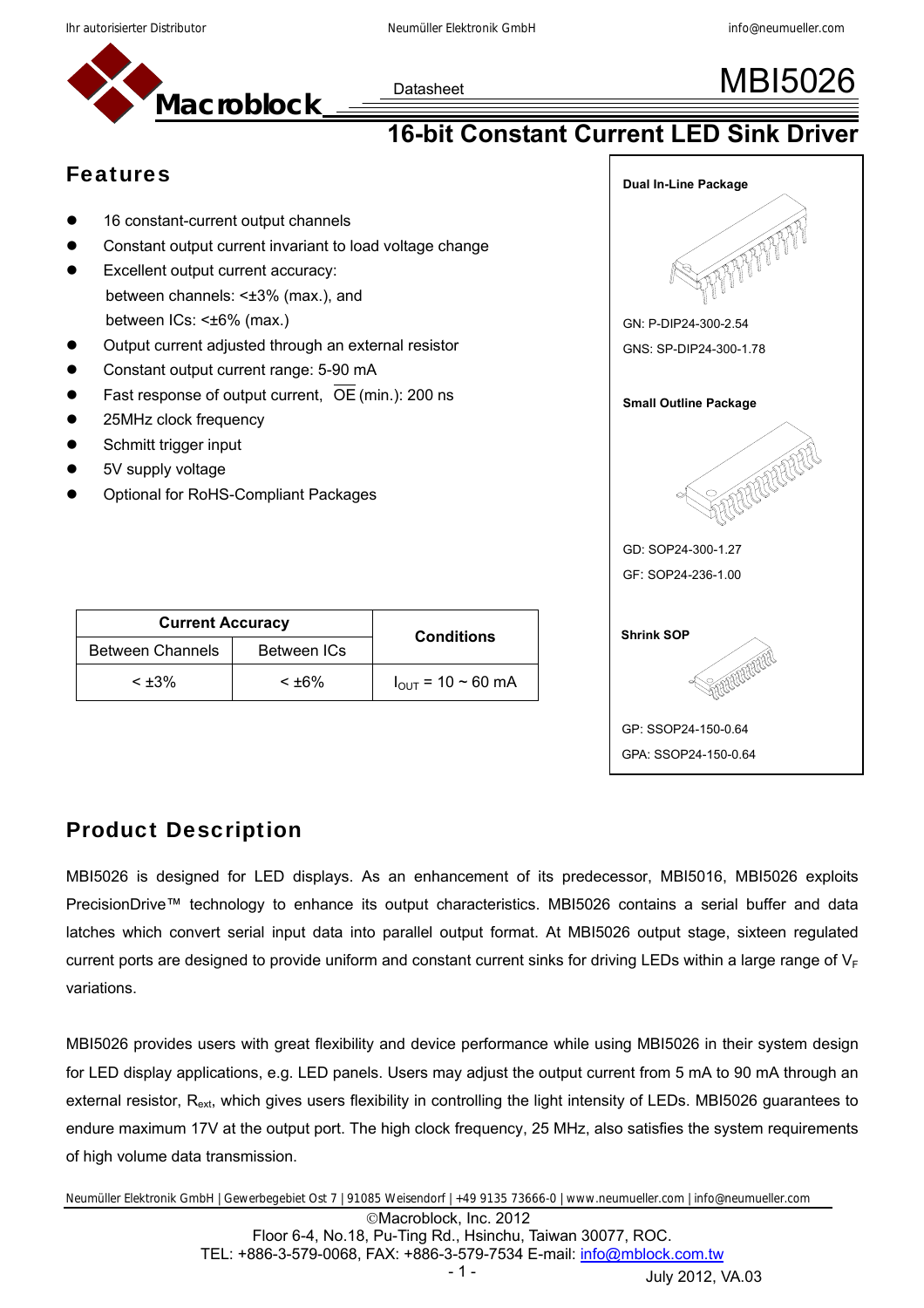# Block Diagram



## Terminal Description

| <b>Pin Name</b> | <b>Function</b>                                                                                                        |  |  |  |
|-----------------|------------------------------------------------------------------------------------------------------------------------|--|--|--|
| GND             | Ground terminal for control logic and current<br>sink                                                                  |  |  |  |
| SDI             | Serial-data input to the shift register                                                                                |  |  |  |
| <b>CLK</b>      | Clock input terminal for data shift on rising<br>edge                                                                  |  |  |  |
|                 | Data strobe input terminal                                                                                             |  |  |  |
| ΙF              | Serial data is transferred to the output latch<br>when LE is high. The data is latched when<br>LE goes low.            |  |  |  |
| OUT0~OUT15      | Constant current output terminals                                                                                      |  |  |  |
|                 | Output enable terminal                                                                                                 |  |  |  |
| $\overline{OE}$ | When OE (active) low, the output drivers<br>are enabled; when OE high, all output<br>drivers are turned OFF (blanked). |  |  |  |
| <b>SDO</b>      | Serial-data output to the following SDI of<br>next driver IC                                                           |  |  |  |
| R-EXT           | Input terminal used to connect an external<br>resistor for setting up output current for all<br>output channels        |  |  |  |
| <b>VDD</b>      | 5V supply voltage terminal                                                                                             |  |  |  |

# Pin Configuration

### **MBI5026GN\GNS\GD\GF\GP**

| OUT14<br>ີ 15<br>ΩF | 2<br>3 |  | 24<br>23<br>22 | $\overline{UT13}$<br>UT12 |  |  |  |  |  |
|---------------------|--------|--|----------------|---------------------------|--|--|--|--|--|
| SDO                 | 4      |  | 21             | n                         |  |  |  |  |  |
| R-EX'               | 5      |  | 20             | U<br>Т9<br>- 1            |  |  |  |  |  |
| VDD                 | 6      |  | 19             | T8<br>U<br>( )            |  |  |  |  |  |
| GND                 | 7      |  | 18             | l IT7<br>ำ                |  |  |  |  |  |
| SDI                 | 8      |  | 17             | OUT <sub>6</sub>          |  |  |  |  |  |
| CLK                 | 9      |  | 16             | T <sub>5</sub>            |  |  |  |  |  |
| LE                  | 10     |  | 15             | OUT4                      |  |  |  |  |  |
| <b>OUTO</b>         | 11     |  | 14             | UT3                       |  |  |  |  |  |
| OUT1                | 12     |  | 13             | <u>דוור</u>               |  |  |  |  |  |
| BI5026GPA           |        |  |                |                           |  |  |  |  |  |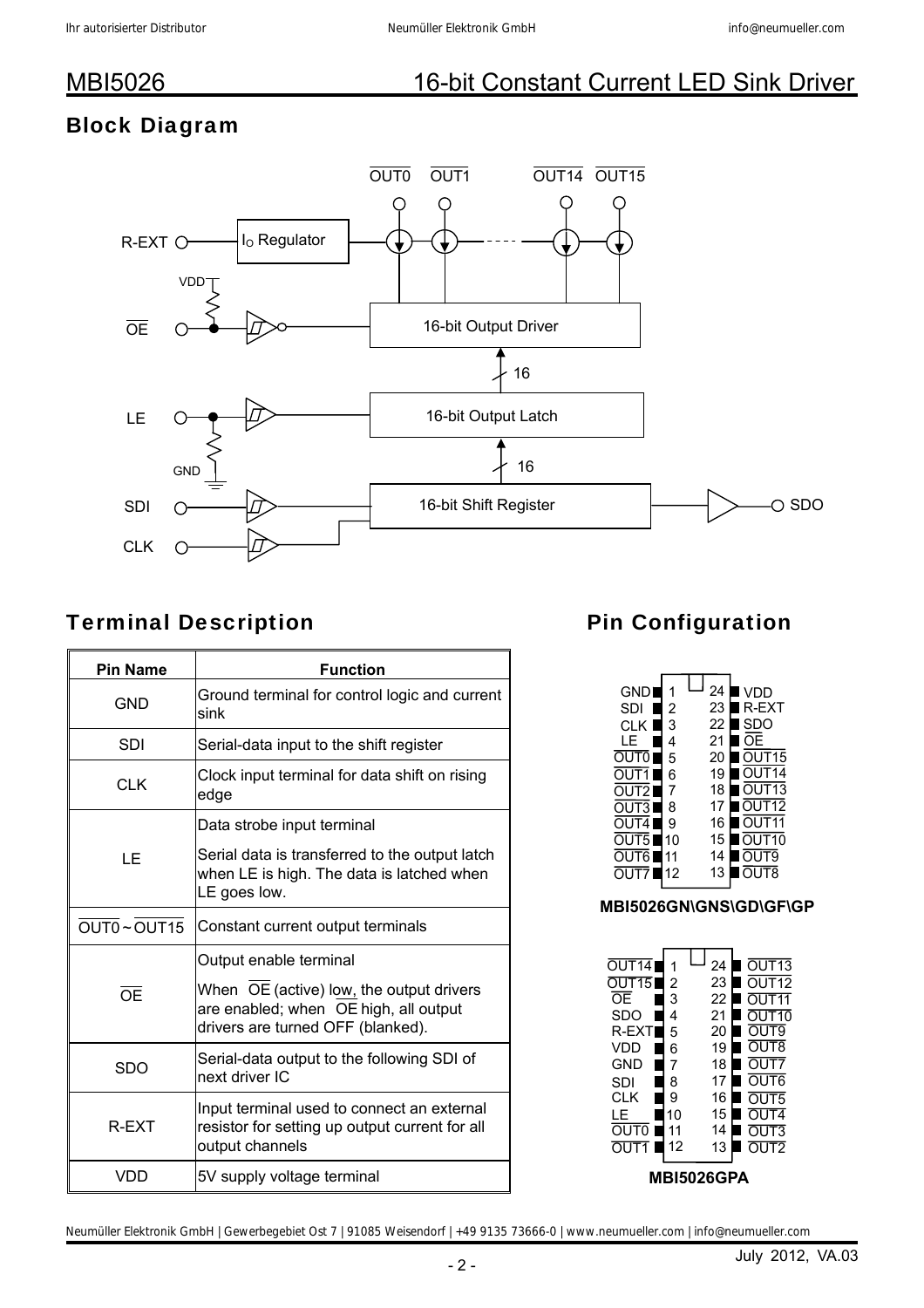## Equivalent Circuits of Inputs and Outputs









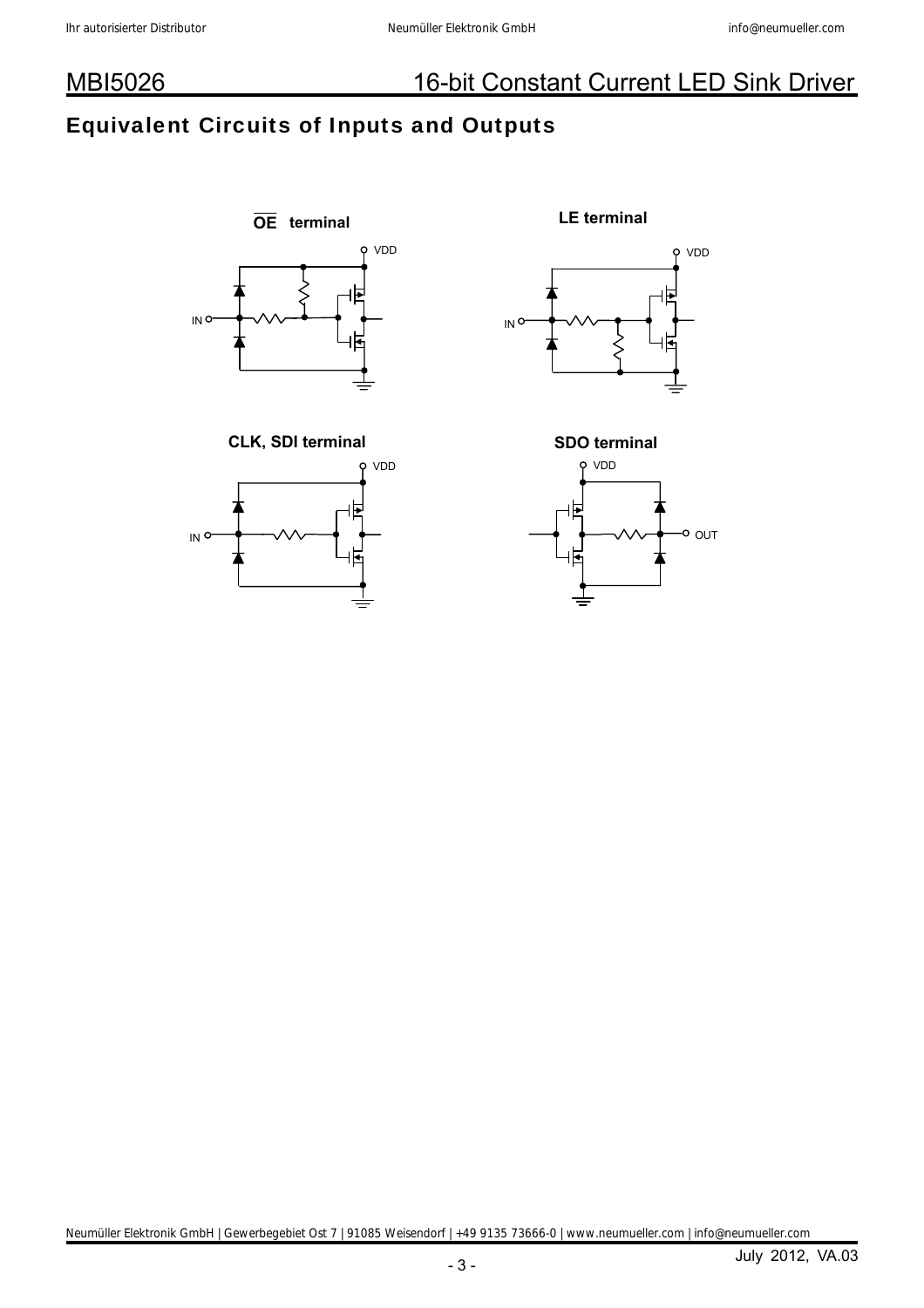## Timing Diagram

|                             | ${\sf N}={\sf 0}$ | 1 | $\boldsymbol{2}$ | 3            | 4 | 5 | 6 | 7 | 8 | 9 | $10\,$ | 11 | $12\,$ | $13$ | 14 | 15 |  |                   |  |
|-----------------------------|-------------------|---|------------------|--------------|---|---|---|---|---|---|--------|----|--------|------|----|----|--|-------------------|--|
| $\ensuremath{\mathsf{CLK}}$ |                   |   |                  |              |   |   |   |   |   |   |        |    |        |      |    |    |  |                   |  |
| $\sf SDI$                   |                   |   | ÷                |              | ÷ |   | Ŧ |   |   |   |        |    |        |      |    |    |  |                   |  |
| LE                          |                   |   |                  |              |   |   |   |   |   |   |        |    |        |      |    |    |  |                   |  |
| $\mathsf{OE}\xspace$        |                   |   |                  |              |   |   |   |   |   |   |        |    |        |      |    |    |  |                   |  |
| $\overline{OUTO}$           |                   |   |                  |              |   |   |   |   |   |   |        |    |        |      |    |    |  | OFF<br>${\sf ON}$ |  |
| OUT <sub>1</sub>            |                   |   |                  |              |   |   |   |   |   |   |        |    |        |      |    |    |  | OFF<br>${\sf ON}$ |  |
| $\overline{OUT2}$           |                   |   |                  |              |   |   |   |   |   |   |        |    |        |      |    |    |  | OFF<br>${\sf ON}$ |  |
| $\overline{OUT3}$           |                   |   |                  |              |   |   |   |   |   |   |        |    |        |      |    |    |  | OFF<br>${\sf ON}$ |  |
|                             |                   |   |                  |              |   |   |   |   |   |   |        |    |        |      |    |    |  |                   |  |
| OUT <sub>15</sub>           |                   |   |                  |              |   |   |   |   |   |   |        |    |        |      |    |    |  | OFF<br>${\sf ON}$ |  |
| SDO                         |                   |   |                  |              |   |   |   |   |   |   |        |    |        |      |    |    |  |                   |  |
|                             |                   |   |                  | : don't care |   |   |   |   |   |   |        |    |        |      |    |    |  |                   |  |

## Truth Table

| <b>CLK</b> | <b>LE</b> | <b>OE</b> | <b>SDI</b> | <b>OUTO  OUT7  OUT15</b>                                        | <b>SDO</b> |
|------------|-----------|-----------|------------|-----------------------------------------------------------------|------------|
|            | Н         |           | $D_n$      | $\overline{D_n}$ $\overline{D_{n-7}}$ $\overline{D_{n-15}}$     | $D_{n-15}$ |
|            |           |           | $D_{n+1}$  | No Change                                                       | $D_{n-14}$ |
|            | Н         |           | $D_{n+2}$  | $\overline{D_{n+2}}$ $\overline{D_{n-5}}$ $\overline{D_{n-13}}$ | $D_{n-13}$ |
|            | X         |           | $D_{n+3}$  | $\overline{D_{n+2}}$ $\overline{D_{n-5}}$ $\overline{D_{n-13}}$ | $D_{n-13}$ |
|            |           | н         | $D_{n+3}$  | Off                                                             | $D_{n-13}$ |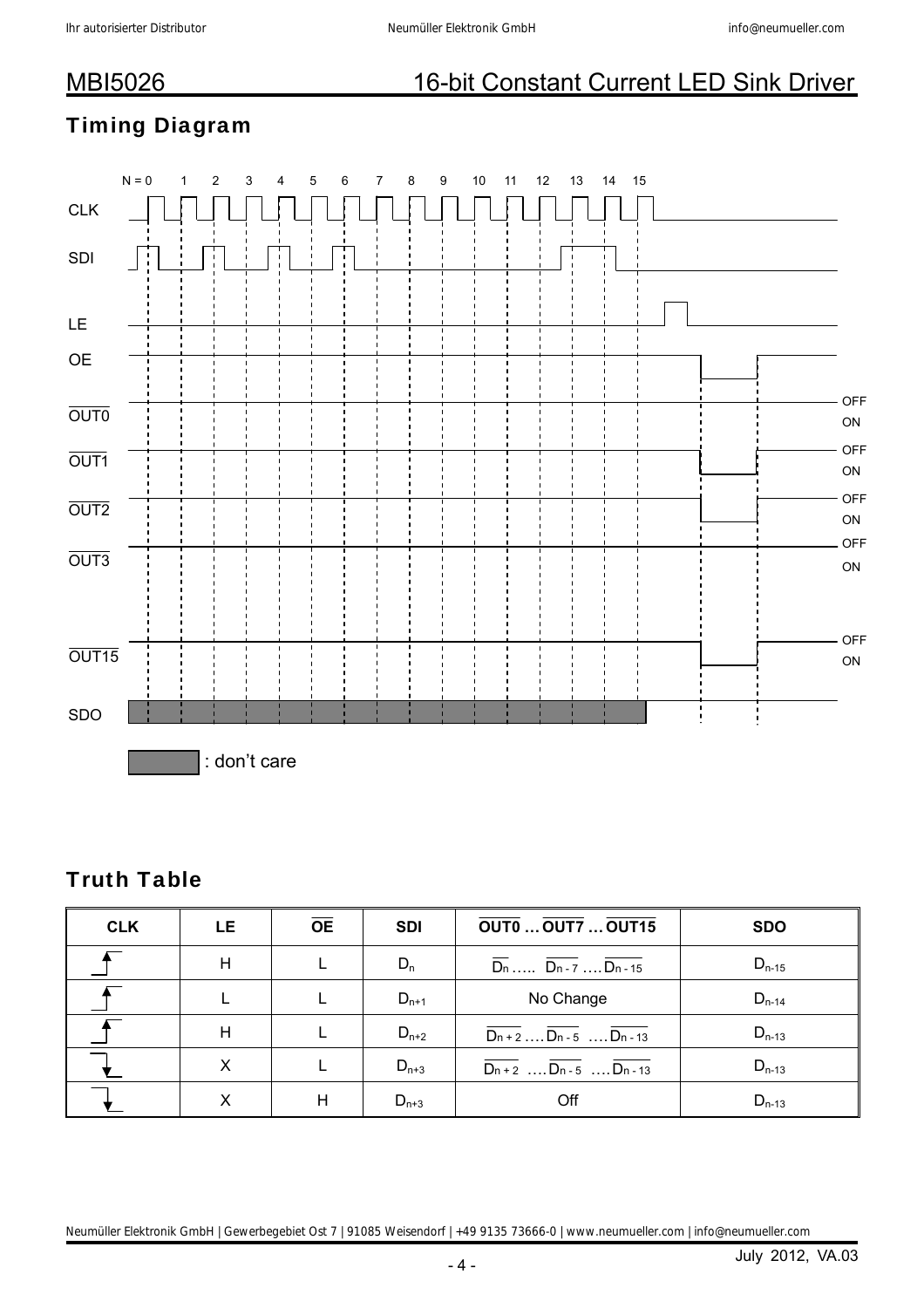## Maximum Ratings

| <b>Characteristic</b>        |            | Symbol           | Rating                   | <b>Unit</b> |
|------------------------------|------------|------------------|--------------------------|-------------|
| Supply Voltage               |            | $V_{DD}$         | $0 - 7.0$                | $\vee$      |
| Input Voltage                |            | $V_{IN}$         | $-0.4 \sim V_{DD} + 0.4$ | V           |
| Output Current               |            | $I_{OUT}$        | $+90$                    | mA          |
| Output Voltage               |            | $V_{DS}$         | $-0.5 - +17.0$           | V           |
| <b>Clock Frequency</b>       |            | $F_{CLK}$        | 25                       | <b>MHz</b>  |
| <b>GND Terminal Current</b>  |            | $I_{GND}$        | 1440                     | mA          |
|                              | <b>GN</b>  |                  | 2.00                     |             |
|                              | <b>GNS</b> |                  | 1.61                     |             |
| Power Dissipation            | GD         |                  | 2.19                     | W           |
| (On PCB, Ta=25°C)            | <b>GF</b>  | $P_D$            | 1.91                     |             |
|                              | <b>GP</b>  |                  | 1.46                     |             |
|                              | <b>GPA</b> |                  | 1.46                     |             |
|                              | <b>GN</b>  |                  | 49.9                     |             |
|                              | <b>GNS</b> |                  | 62.28                    |             |
| <b>Thermal Resistance</b>    | GD         |                  | 45.69                    | °C/W        |
| (On PCB, Ta=25°C)            | <b>GF</b>  | $R_{th(j-a)}$    | 52.38                    |             |
|                              | <b>GP</b>  |                  | 68.48                    |             |
|                              | <b>GPA</b> |                  | 68.48                    |             |
| <b>Operating Temperature</b> |            | $T_{\text{opr}}$ | $-40 - +85$              | $^{\circ}C$ |
| Storage Temperature          |            | $T_{\text{stg}}$ | $-55 - + 150$            | $^{\circ}C$ |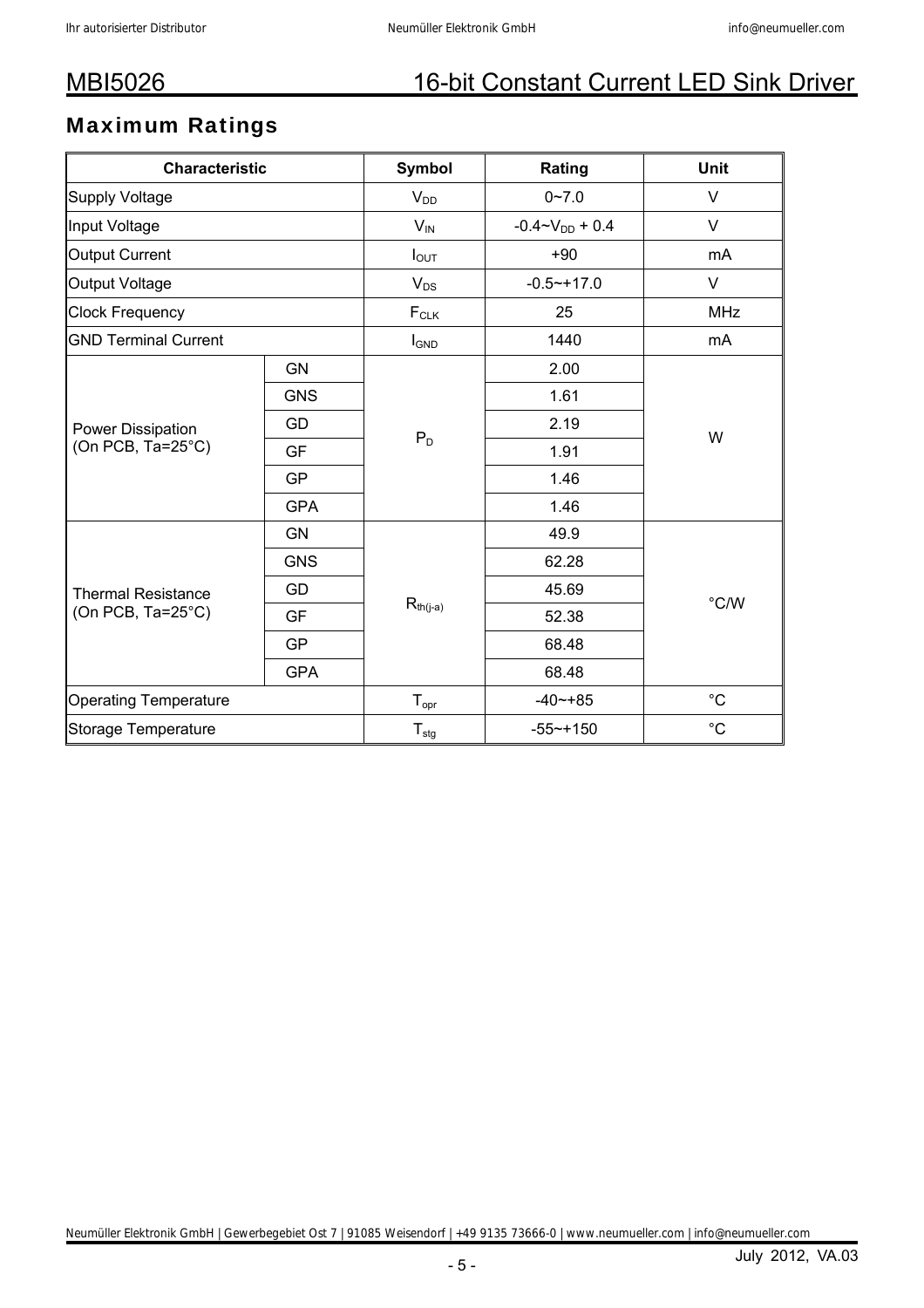## Electrical Characteristics

| <b>Characteristic</b>                                  |           | Symbol             | <b>Condition</b>                                                        | Min.                    | Typ.                     | Max.           | <b>Unit</b>    |        |
|--------------------------------------------------------|-----------|--------------------|-------------------------------------------------------------------------|-------------------------|--------------------------|----------------|----------------|--------|
| <b>Supply Voltage</b>                                  |           | $V_{DD}$           |                                                                         |                         | 4.5                      | 5.0            | 5.5            | $\vee$ |
| Output Voltage                                         |           | $V_{DS}$           | OUT0~ OUT15                                                             |                         |                          | 17.0           | $\vee$         |        |
|                                                        |           | $I_{\text{OUT}}$   | <b>DC Test Circuit</b>                                                  |                         | 5                        | $\blacksquare$ | 90             | mA     |
| <b>Output Current</b>                                  |           | $I_{OH}$           | <b>SDO</b>                                                              |                         |                          | $\blacksquare$ | $-1.0$         | mA     |
|                                                        |           | $I_{OL}$           | <b>SDO</b>                                                              |                         |                          | $\blacksquare$ | 1.0            | mA     |
| Input Voltage                                          | "H" level | $V_{\text{IH}}$    | Ta = $-40 - 85$ °C                                                      |                         | $0.8*VDD$                | $\frac{1}{2}$  | $V_{DD}$       | $\vee$ |
|                                                        | "L" level | $V_{IL}$           | Ta = $-40-85$ °C                                                        |                         | <b>GND</b>               | $\blacksquare$ | $0.3*VDD$      | $\vee$ |
| Output Leakage Current                                 |           | $I_{OH}$           | $V_{OH} = 17.0V$                                                        |                         | $\equiv$                 | $\blacksquare$ | 0.5            | μA     |
|                                                        | SDO       | $V_{OL}$           | $I_{\text{O}}$ = +1.0 mA                                                |                         |                          |                | 0.4            | $\vee$ |
| <b>Output Voltage</b>                                  |           | $V_{OH}$           | $I_{OH} = -1.0 \text{mA}$                                               |                         | 4.6                      |                |                | $\vee$ |
| Output Current 1                                       |           | I <sub>OUT1</sub>  | $V_{DS} = 0.6V$                                                         | $R_{ext}$ =720 $\Omega$ |                          | 26.25          | $\blacksquare$ | mA     |
| <b>Current Skew</b>                                    |           | dI <sub>OUT1</sub> | $I_{OL} = 26.25mA$<br>$R_{ext}$ =720 $\Omega$<br>$V_{DS} = 0.6V$        |                         | $\frac{1}{2}$            | ±1             | ±3             | $\%$   |
| <b>Output Current 2</b>                                |           | I <sub>OUT2</sub>  | $V_{DS} = 0.8V$<br>$R_{ext}$ =360 $\Omega$                              |                         | $\overline{a}$           | 52.5           | $\Box$         | mA     |
| <b>Current Skew</b>                                    |           | $dl_{\text{OUT2}}$ | $I_{OL} = 52.5mA$<br>$R_{ext}$ =360 $\Omega$<br>$V_{DS} = 0.8V$         |                         | $\blacksquare$           | ±1             | ±3             | $\%$   |
| Output Current vs.<br><b>Output Voltage Regulation</b> |           | $%$ /d $V_{DS}$    | $V_{DS}$ within 1.0V and 3.0V                                           |                         | $\blacksquare$           | ±0.1           | $\Box$         | % / V  |
| Output Current vs.<br><b>Supply Voltage Regulation</b> |           | $%$ /d $V_{DD}$    | $V_{DD}$ within 4.5V and 5.5V                                           |                         | ÷,                       | ±1             | $\blacksquare$ | % / V  |
| Pull-up Resistor                                       |           | $R_{IN}$ (up)      |                                                                         | $\overline{OE}$         | 250                      | 500            | 800            | KΩ     |
| Pull-down Resistor                                     |           | $R_{IN}$ (down)    |                                                                         | <b>LE</b>               | 250                      | 500            | 800            | KΩ     |
|                                                        |           | $I_{DD}(off)$ 1    | $R_{ext}$ =Open, $\overline{OUT0} \sim \overline{OUT15}$ =Off           |                         | $\blacksquare$           | $6\phantom{1}$ | 6.8            |        |
|                                                        | "OFF"     | $I_{DD}(off)$ 2    | $R_{ext}$ =720 $\Omega$ , $\overline{OUT0} \sim \overline{OUT15}$ = Off |                         | $\blacksquare$           | 8.8            | 9.6            |        |
| Supply<br>Current                                      |           | $I_{DD}(off)$ 3    | $R_{ext}$ =360 $\Omega$ , $\overline{OUT0} \sim \overline{OUT15}$ = Off |                         | $\overline{\phantom{a}}$ | 12.4           | 13.2           | mA     |
|                                                        |           | $I_{DD}(on)$ 1     | $R_{ext}$ =720 $\Omega$ , $\overline{OUT0} \sim \overline{OUT15}$ = On  |                         | $\overline{\phantom{0}}$ | 8.8            | 10.8           |        |
|                                                        | "ON"      | $I_{DD}(on)$ 2     | $R_{ext}$ =360 $\Omega$ , $\overline{OUT0} \sim \overline{OUT15}$ = On  |                         | $\overline{\phantom{a}}$ | 12.3           | 15.3           |        |

### **Test Circuit for Electrical Characteristics**

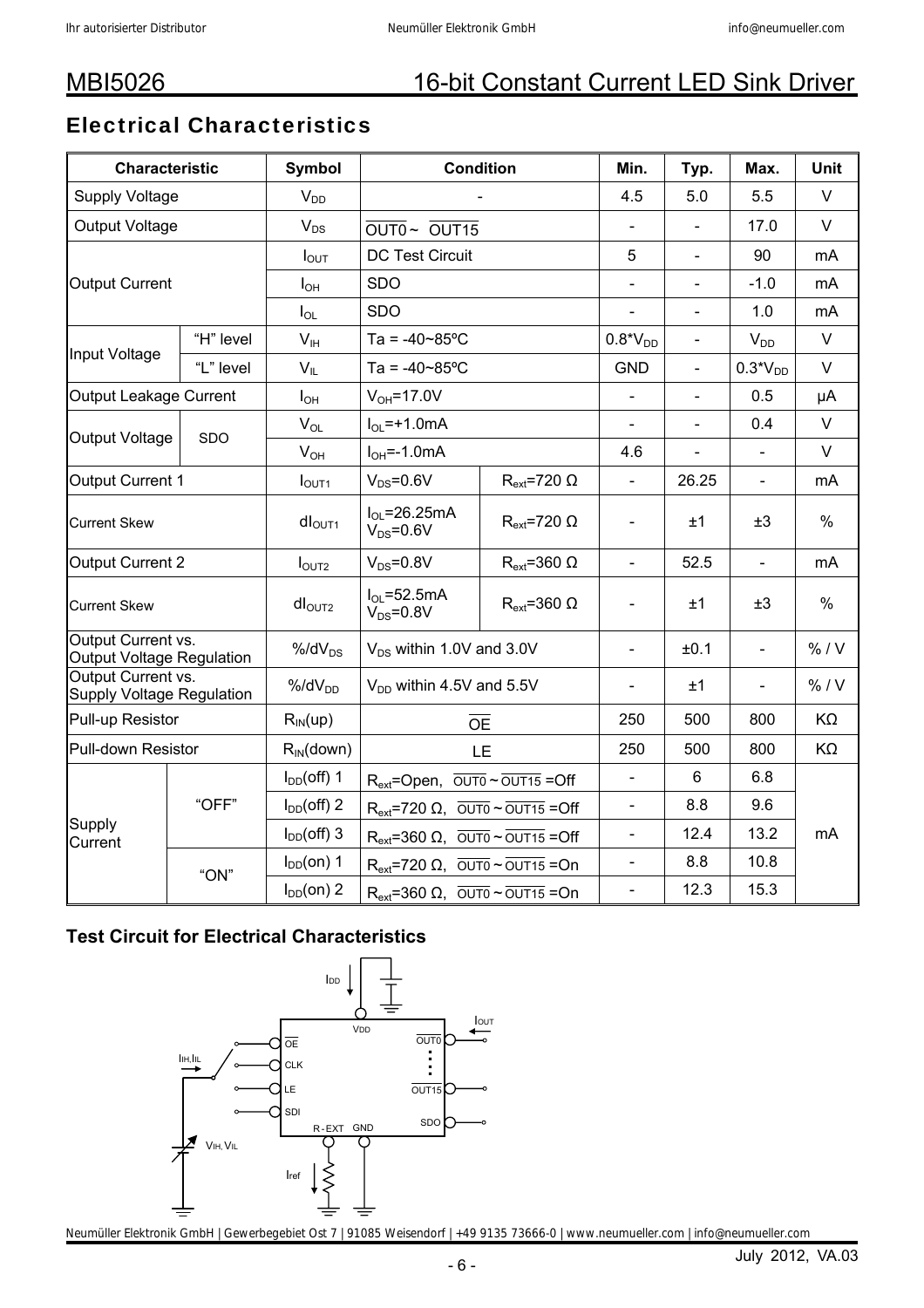### Switching Characteristics

| <b>Characteristic</b>               |                                     | <b>Symbol</b>      | <b>Condition</b>                                              | Min.                     | Typ.                     | Max.           | <b>Unit</b> |
|-------------------------------------|-------------------------------------|--------------------|---------------------------------------------------------------|--------------------------|--------------------------|----------------|-------------|
|                                     | CLK - OUTn                          | $t_{\text{plH1}}$  |                                                               |                          | 100                      | 150            | ns          |
| <b>Propagation Delay Time</b>       | LE - OUTn                           | $t_{\text{pLH2}}$  |                                                               | $\overline{\phantom{a}}$ | 100                      | 150            | ns          |
| ("L" to "H")                        | $\overline{OE}$ - $\overline{OUTn}$ | $t_{\text{plH3}}$  |                                                               | $\overline{\phantom{a}}$ | 50                       | 150            | ns          |
|                                     | CLK - SDO                           | $t_{\sf pLH}$      |                                                               | 15                       | 20                       |                | ns          |
|                                     | CLK - OUTn                          | $t_{pHL1}$         |                                                               | $\blacksquare$           | 50                       | 100            | ns          |
| <b>Propagation Delay Time</b>       | LE - OUTn                           | $t_{pHL2}$         |                                                               | $\blacksquare$           | 50                       | 100            | ns          |
| ("H" to "L")                        | OE - OUTn                           | $t_{pHL3}$         |                                                               |                          | 20                       | 100            | ns          |
|                                     | CLK - SDO                           | $t_{pHL}$          | $V_{DD} = 5.0 V$<br>$V_{DS} = 0.8 V$                          | 15                       | 20                       | $\blacksquare$ | ns          |
|                                     | <b>CLK</b>                          | $t_{w(CLK)}$       | $V_{IH} = V_{DD}$<br>$V_{IL} = GND$                           | 20                       |                          | $\overline{a}$ | ns          |
| <b>Pulse Width</b>                  | LE                                  | $t_{w(L)}$         | $R_{ext}$ =300 $\Omega$<br>$V_1 = 4.0 V$<br>$R_1 = 52 \Omega$ | 20                       | $\blacksquare$           | $\overline{a}$ | ns          |
|                                     | <b>OE</b>                           | $t_{w(OE)}$        |                                                               | 200                      | $\blacksquare$           | $\overline{a}$ | ns          |
| <b>Hold Time for LE</b>             |                                     | $t_{h(L)}$         | $C_L = 10 pF$                                                 | 5                        | $\blacksquare$           | $\frac{1}{2}$  | ns          |
| Setup Time for LE                   |                                     | $t_{\text{su}(L)}$ |                                                               | 5                        | $\blacksquare$           | L,             | ns          |
| <b>Hold Time for SDI</b>            |                                     | $t_{h(D)}$         |                                                               | 10                       | $\blacksquare$           | $\overline{a}$ | ns          |
| Setup Time for SDI                  |                                     | $t_{\text{su}(D)}$ |                                                               | 5                        | $\overline{\phantom{a}}$ | L,             | ns          |
| <b>Maximum CLK Rise Time</b>        |                                     | $t_r$ **           |                                                               |                          | $\blacksquare$           | 500            | ns          |
| Maximum CLK Fall Time               |                                     | $t_f$ **           |                                                               | $\blacksquare$           | $\blacksquare$           | 500            | ns          |
| Output Rise Time of Vout (turn off) | $t_{or}$                            |                    | $\blacksquare$                                                | 70                       | 200                      | ns             |             |
| Output Fall Time of Vout (turn on)  |                                     | $t_{of}$           |                                                               | $\blacksquare$           | 40                       | 120            | ns          |
| <b>Clock Frequency</b>              |                                     | $F_{CLK}$          | Cascade<br>Operation                                          |                          |                          | 25.0           | <b>MHz</b>  |

\*\*If the devices are connected in cascade and  $t_r$  or  $t_f$  is large, it may be critical to achieve the timing required for data transfer between two cascaded devices.

### **Test Circuit for Switching Characteristics**

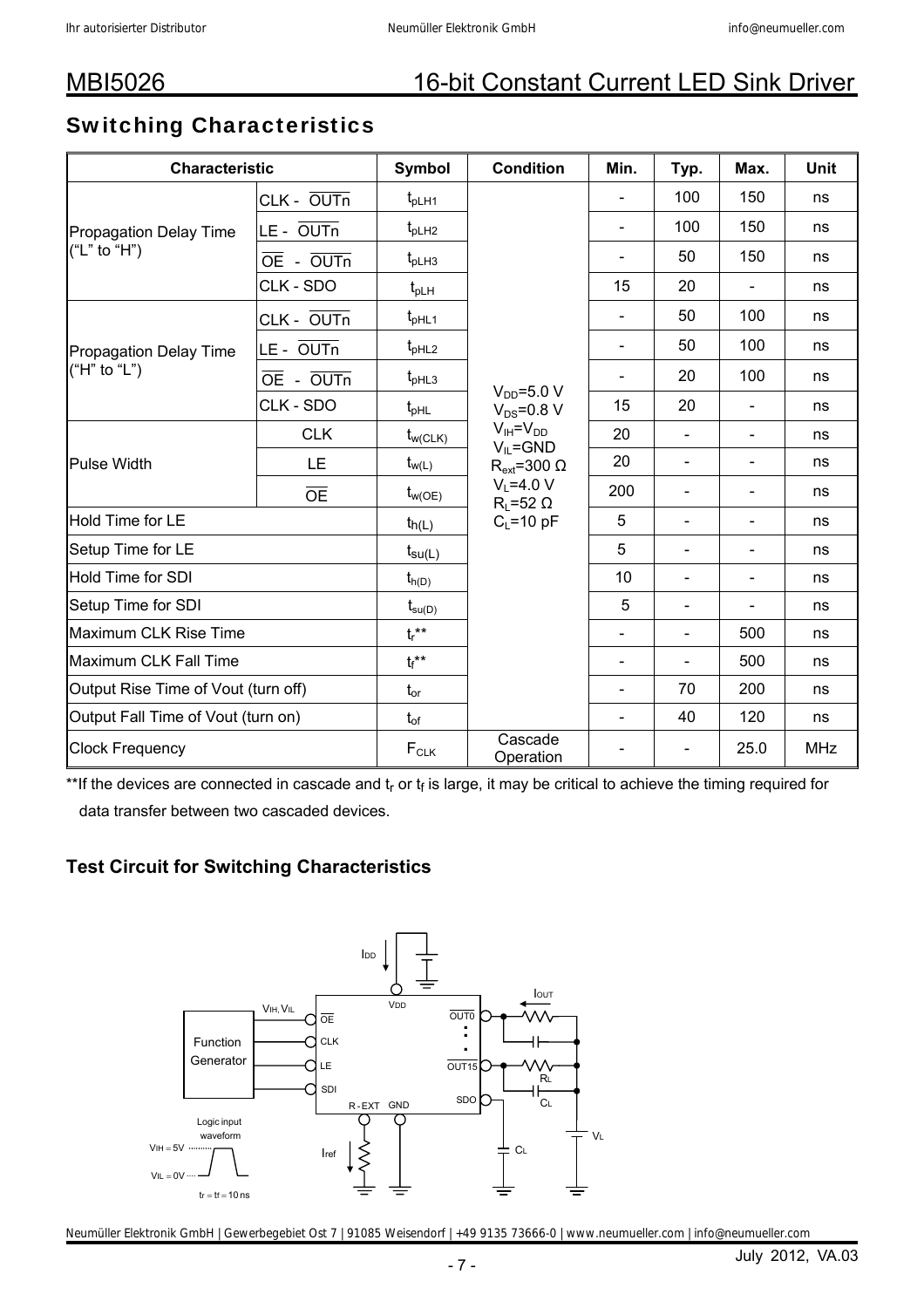## Timing Waveform



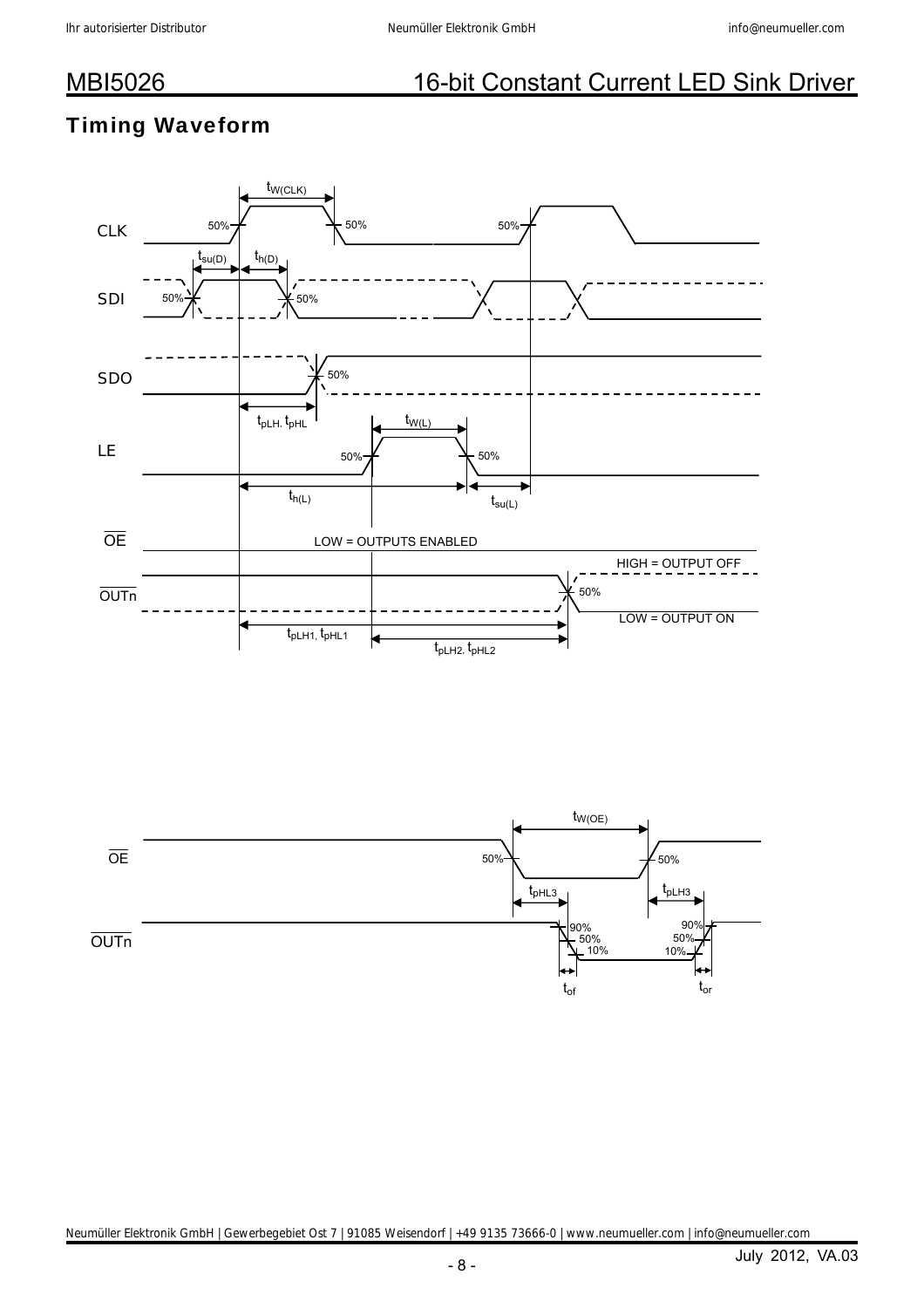## Application Information

### **Constant Current**

In LED display application, MBI5026 provides nearly no variations in current from channel to channel and from IC

- to IC. This can be achieved by:
- 1) The maximum current variation between channels is less than  $\pm 3\%$ , and that between ICs is less than  $\pm 6\%$ .
- 2) In addition, the current characteristic of output stage is flat and users can refer to the figure as shown below. The output current can be kept constant regardless of the variations of LED forward voltages ( $V_F$ ). This performs as a perfection of load regulation.



## **Adjusting Output Current**

The output current of each channel ( $I_{OUT}$ ) is set by an external resistor,  $R_{ext}$ . The relationship between  $I_{out}$  and  $R_{ext}$  is shown in the following figure.



**Resistance of the external resistor, Rext, in Ω**

Also, the output current can be calculated from the equation:

 $V_{R-EXT}$  = 1.26V  $I_{OUT}$  = ( $V_{R-EXT}/R_{ext}$ ) x 15

where  $R_{ext}$  is the resistance of the external resistor connected to R-EXT terminal and  $V_{R-EXT}$  is the voltage of R-EXT terminal. The magnitude of current (as a function of R<sub>ext</sub>) is around 52.5mA at 360Ω and 26.25mA at 720Ω.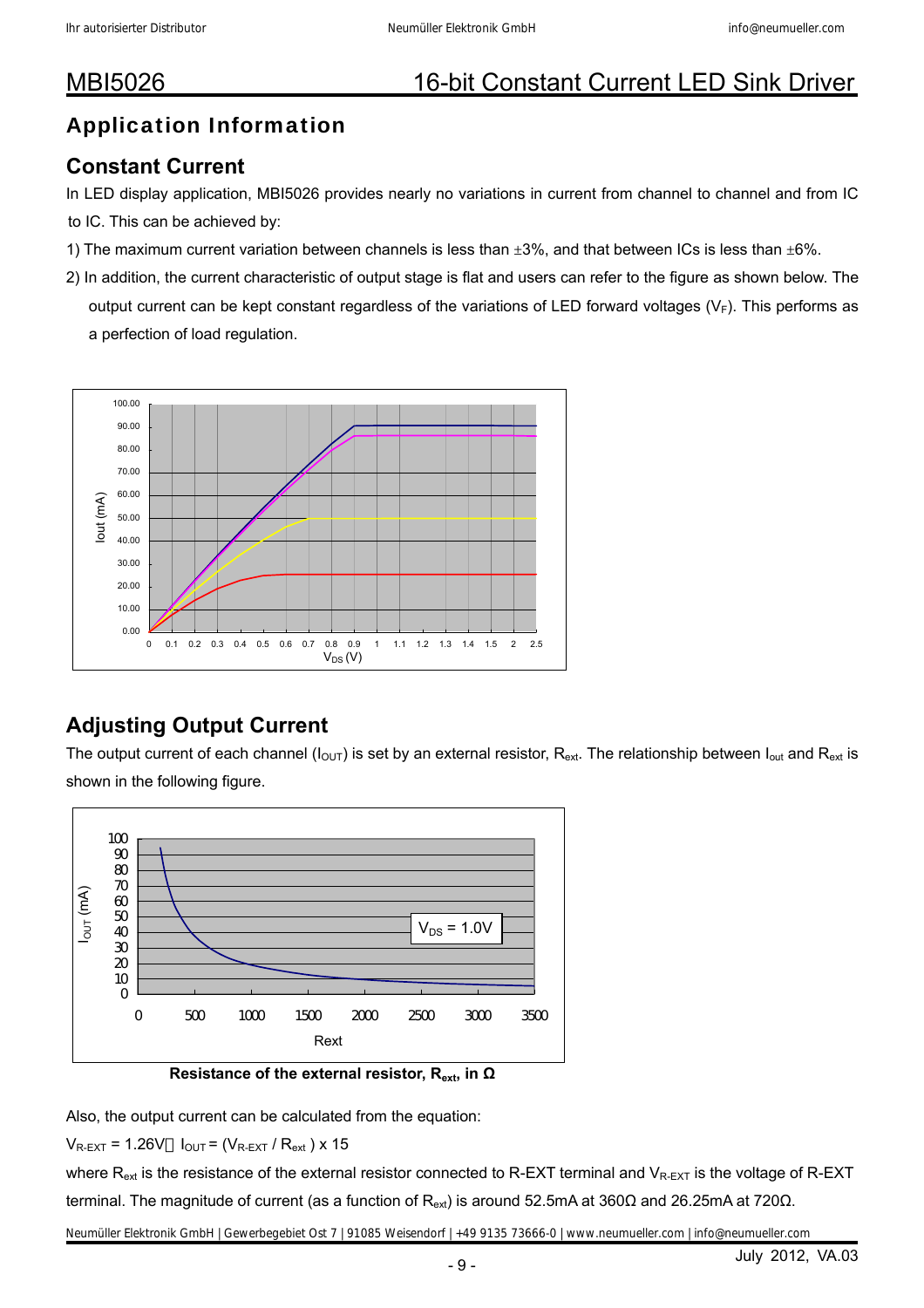### **Soldering Process of "Pb-free & Green" Package Plating\***

Macroblock has defined "Pb-Free & Green" to mean semiconductor products that are compatible with the current RoHS requirements and selected **100% pure tin** (Sn) to provide forward and backward compatibility with both the current industry-standard SnPb-based soldering processes and higher-temperature Pb-free processes. Pure tin is widely accepted by customers and suppliers of electronic devices in Europe, Asia and the US as the lead-free surface finish of choice to replace tin-lead. Also, it is backward compatible to standard 215ºC to 240ºC reflow processes which adopt tin/lead (SnPb) solder paste. However, in the whole Pb-free soldering processes and materials, 100% pure tin (Sn), will all require up to 260°C for proper soldering on boards, referring to J-STD-020B as shown below.



Temperature ( )

\*Note1: For details, please refer to Macroblock's "Policy on Pb-free & Green Package".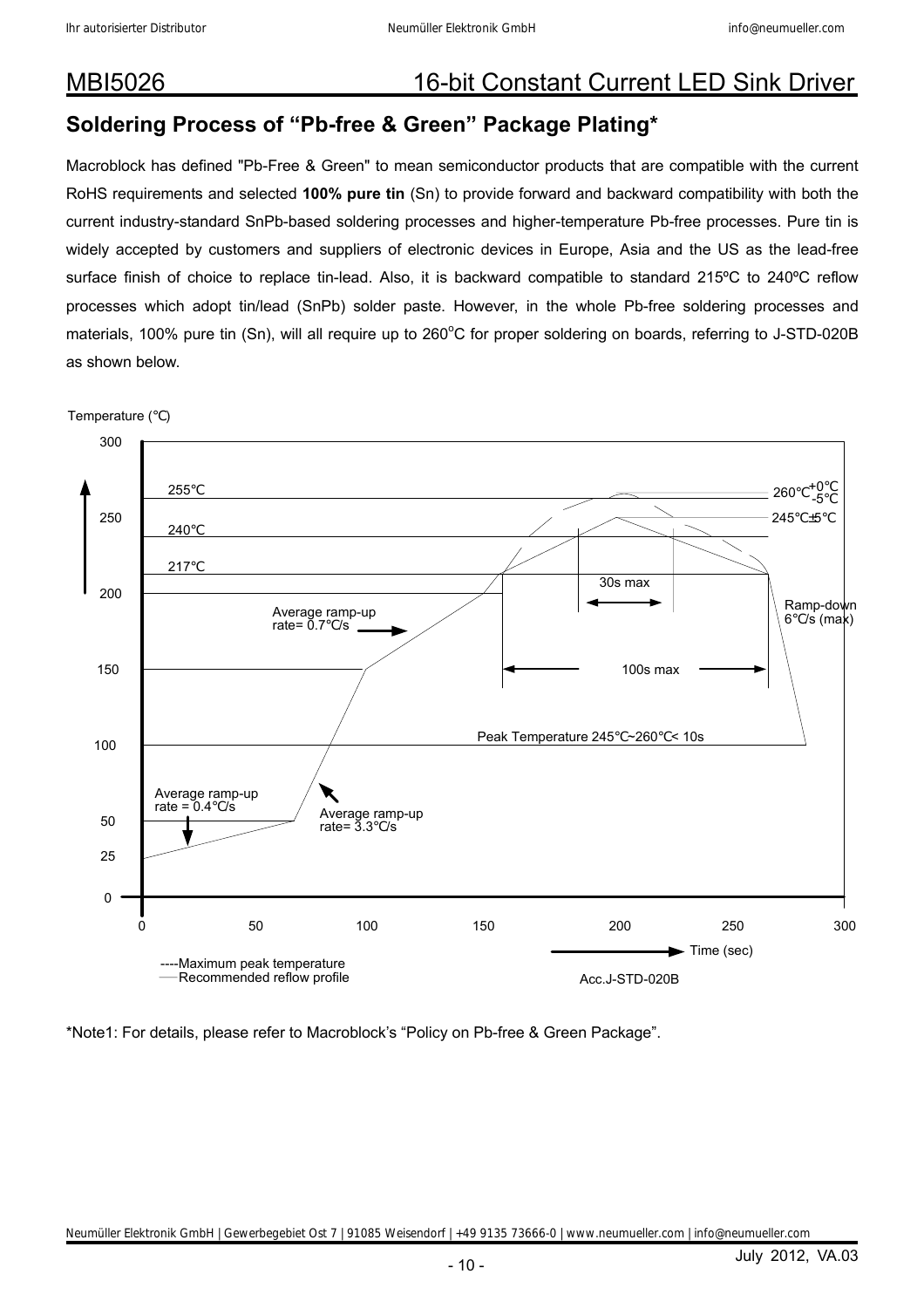## Package Power Dissipation  $(P_D)$

The maximum allowable package power dissipation is determined as  $P_D(max) = (Tj - Ta) / R_{th(i-a)}$ . When 16 output channels are turned on simultaneously, the actual package power dissipation is  $P_D(act) = (I_{DD} \times V_{DD}) + (I_{OUT} \times Duty)$ x V<sub>DS</sub> x 16). Therefore, to keep P<sub>D</sub>(act)  $\leq$  P<sub>D</sub>(max), the allowable maximum output current as a function of duty cycle is:

 $I_{\text{OUT}} = \{ [ (Tj - Ta) / R_{th(i-a)}] - (I_{\text{DD}} \times V_{\text{DD}}) \} / V_{\text{DS}} / \text{Duty} / 16,$ where  $Ti = 150^{\circ}$ C.











GNS type package GNS type package

|               |                                 | <b>Condition</b> : $I_{out}$ = 90mA $V_{DS}$ = 1.0V 16 output channels |
|---------------|---------------------------------|------------------------------------------------------------------------|
| Device Type   | $R_{th(i-a)}$ <sup>°</sup> C/W) | <b>Note</b>                                                            |
| GN            | 49.90                           |                                                                        |
| <b>GNS</b>    | 62.28                           | $Ta = 25$<br>$\cdots$ Ta = 55                                          |
| GD            | 45.69                           | $\frac{1}{12}$ Ta = 85                                                 |
|               | 52.38                           |                                                                        |
| <b>GP\GPA</b> | 68.48                           |                                                                        |

### GD type package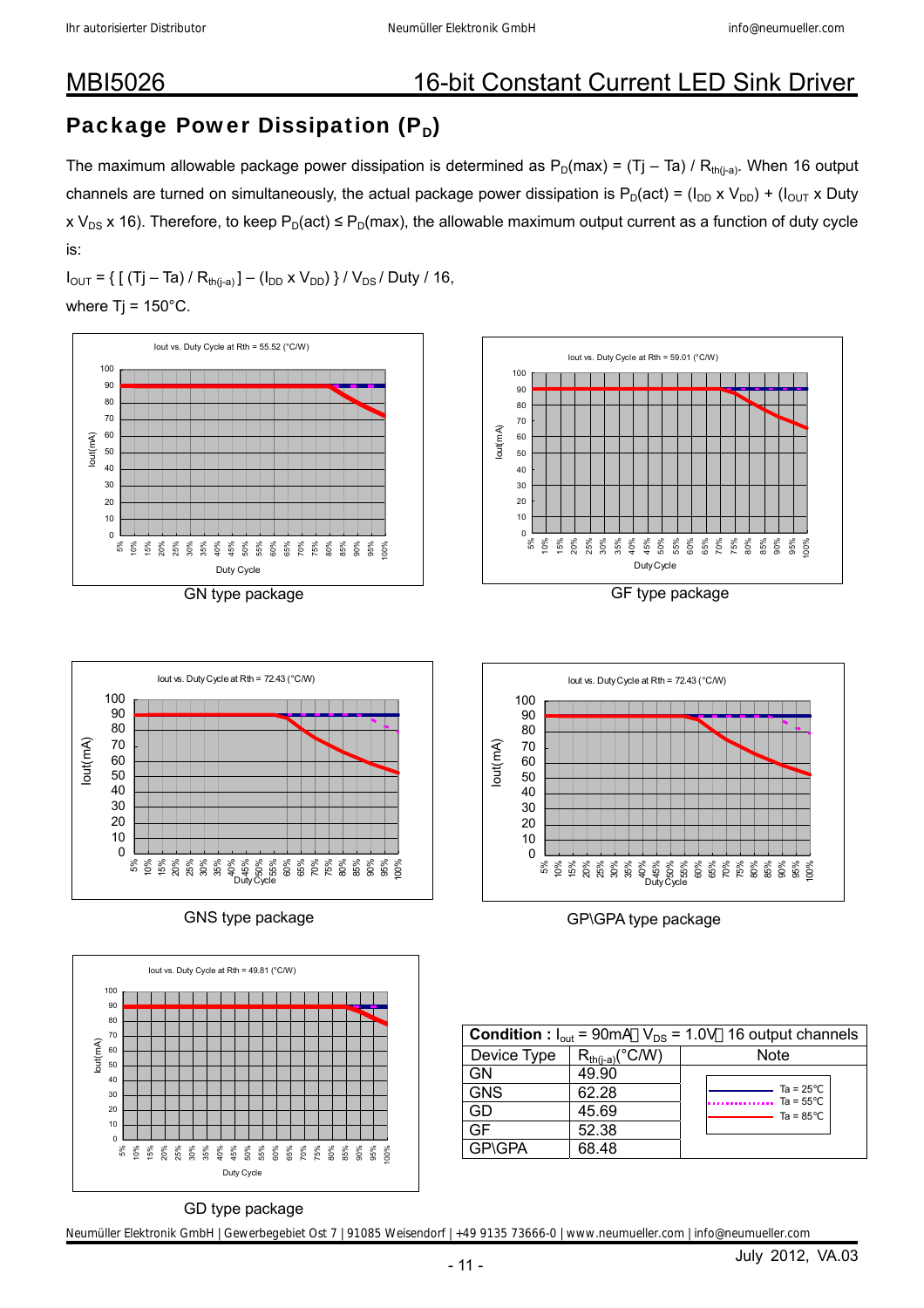The maximum power dissipation,  $P_D(max) = (Tj - Ta) / R_{th(i-a)}$ , decreases as the ambient temperature increases.



### Load Supply Voltage (V<sub>LED</sub>)

MBI5026 are designed to operate with  $V_{DS}$  ranging from 0.4V to 1.0V considering the package power dissipating limits.  $V_{DS}$  may be higher enough to make  $P_{D(act)}$  >  $P_{D(max)}$  when  $V_{LED} = 5V$  and  $V_{DS} = V_{LED} - V_F$ , in which  $V_{LED}$  is the load supply voltage. In this case, it is recommended to use the lowest possible supply voltage or to set an external voltage reducer,  $V_{DROP}$ .

A voltage reducer lets  $V_{DS} = (V_{LED} - V_F) - V_{DROP}$ .

Resistors or Zener diode can be used in the applications as shown in the following figures.



### **Switching Noise Reduction**

LED driver ICs are frequently used in switch-mode applications which always behave with switching noise due to the parasitic inductance on PCB. To eliminate switching noise, refer to "Application Note for 8-bit and 16-bit LED Drivers- Overshoot".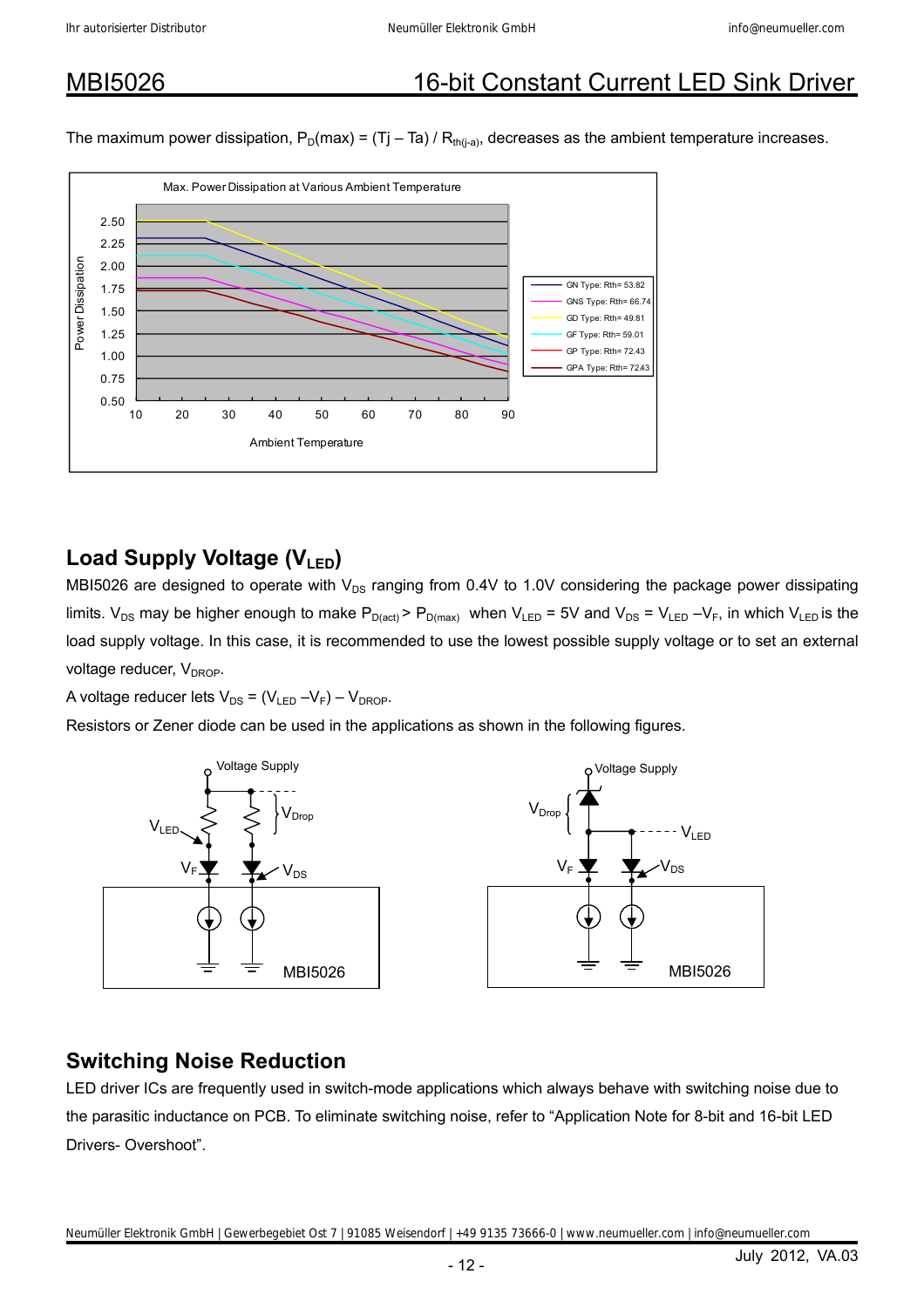## Package Outline



MBI5026GN Outline Drawing



### MBI5026GNS Outline Drawing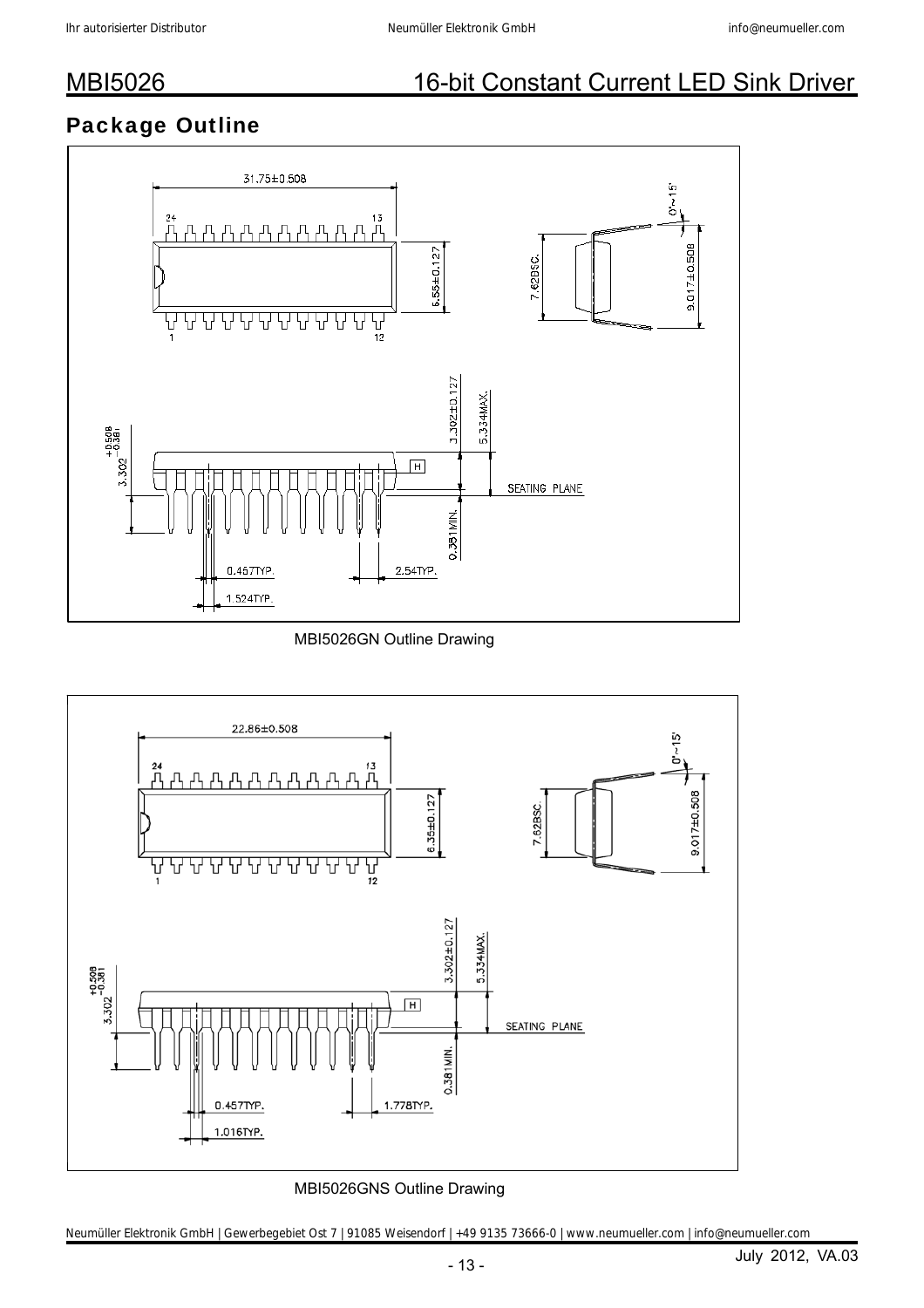

MBI5026GD Outline Drawing



MBI5026GF Outline Drawing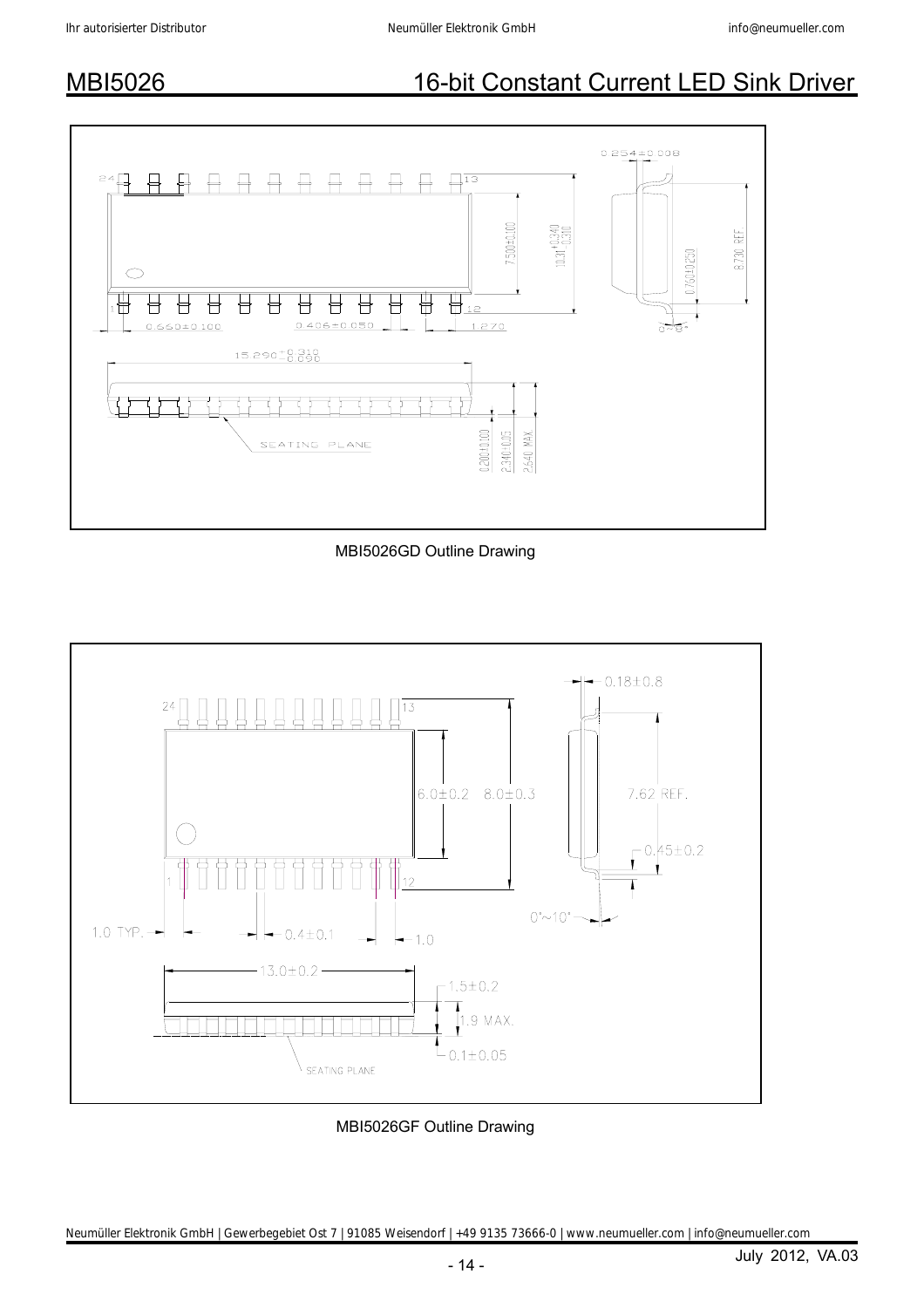

MBI5026GP\GPA Outline Drawing

Note: The unit for the outline drawing is mm.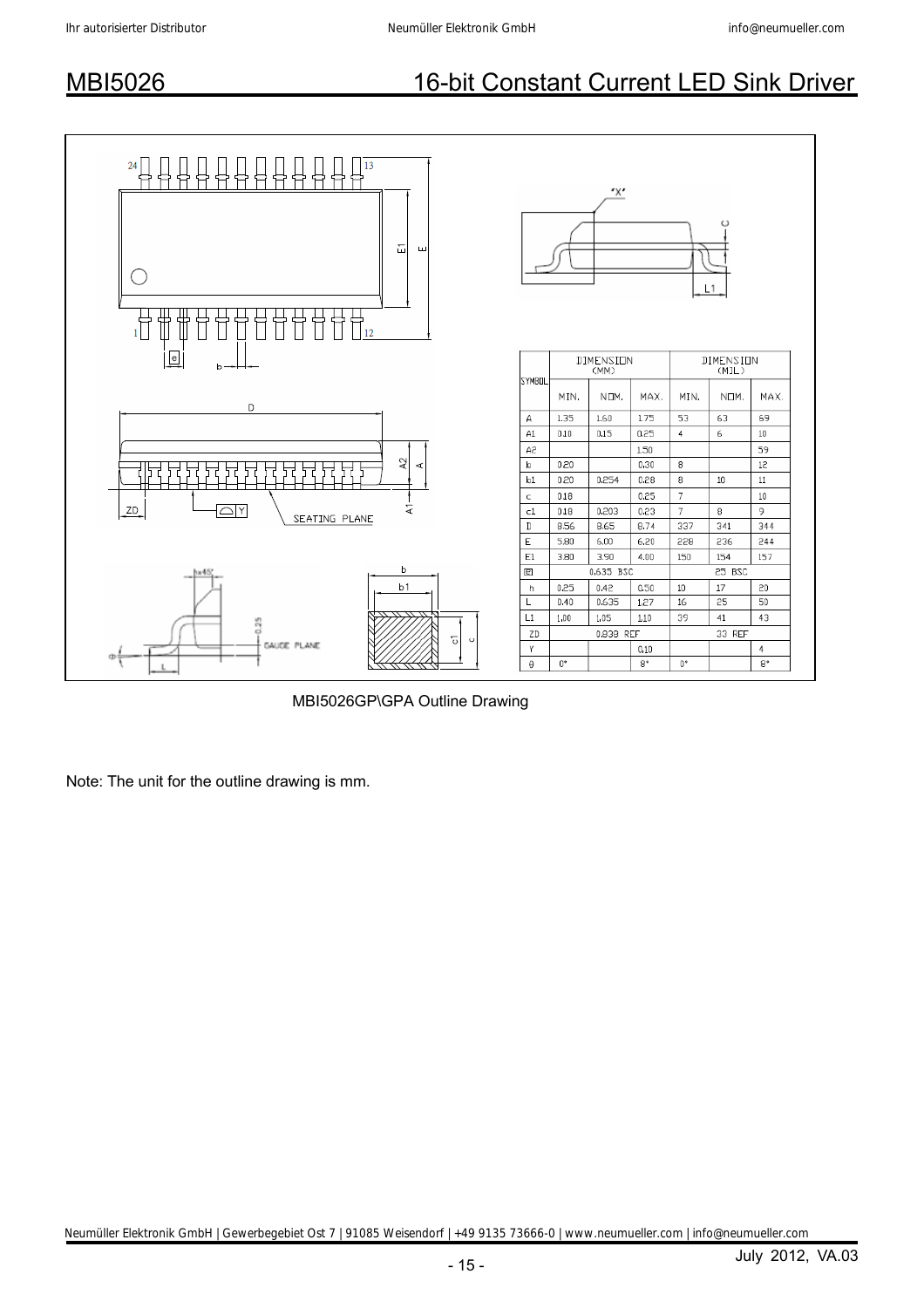### **Product Top-mark Information**



### **Product Revision History**

| Datasheet version | Device version code |
|-------------------|---------------------|
| VA.00             | Not defined         |
| VA.01             |                     |
| VA.02             |                     |
| VA.03             |                     |

### **Product Ordering Information**

| <b>Part Number</b> | "Pb-free & Green" | Weight (g) |  |  |
|--------------------|-------------------|------------|--|--|
|                    | Package Type      |            |  |  |
| <b>MBI5026GN</b>   | P-DIP24-300-2.54  | 1.628      |  |  |
| <b>MBI5026GNS</b>  | SP-DIP24-300-1.78 | 1.11       |  |  |
| <b>MBI5026GD</b>   | SOP24-300-1.27    | 0.617      |  |  |
| <b>MBI5026GF</b>   | SOP24-300-1.00    | 0.28       |  |  |
| <b>MBI5026GP</b>   | SSOP24-150-0.64   | 0.11       |  |  |
| MBI5026GPA         | SSOP24-150-0.64   | 0.11       |  |  |